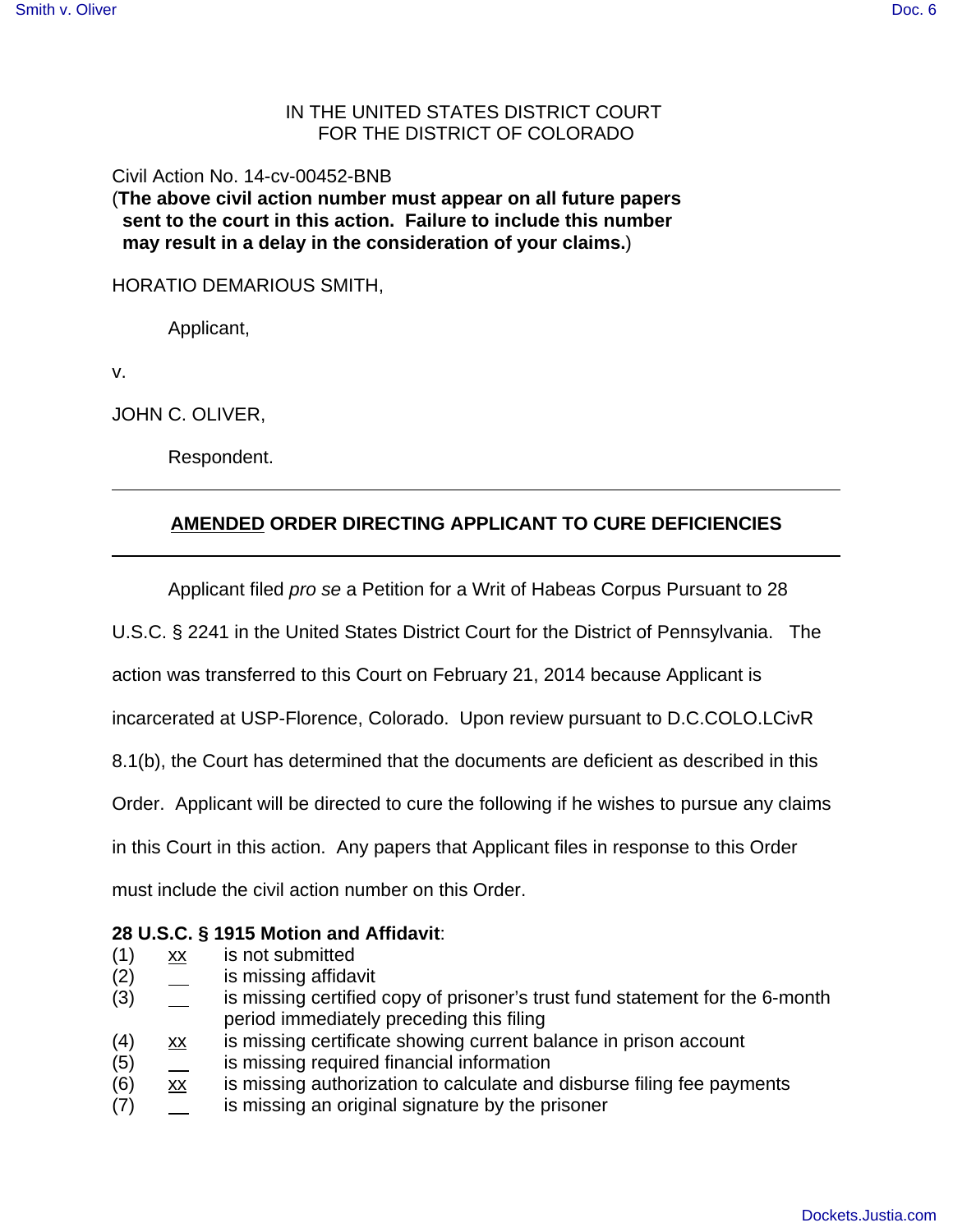- (8) is not on proper form (must use the court's current form)
- (9) names in caption do not match names in caption of complaint, petition or habeas application
- (10) xx other: motion and supporting documents are necessary only if \$5.00 filing fee is not paid in advance.

## **Complaint, Petition or Application**:

- (11) is not submitted
- (12)  $\overline{xx}$  is not on proper form (must use the Court's current 28 U.S.C. § 2241 form for challenging validity of conviction and sentence)
- (13) is missing an original signature by the prisoner
- (14) is missing page nos.
- (15) uses et al. instead of listing all parties in caption
- (16) names in caption do not match names in text
- (17) addresses must be provided for all defendants/respondents in "Section A. Parties" of complaint, petition or habeas application
- (18) xx other: Must name current warden as Respondent.

Accordingly, it is

ORDERED that Applicant cure the deficiencies designated above **within thirty**

**(30) days from the date of this order**. Any papers that Applicant files in response to

this Order must include the civil action number on this order. It is

FURTHER ORDERED that Applicant shall obtain the court-approved forms for

filing a Prisoner's Motion and Affidavit for Leave to Proceed Pursuant to 28 U.S.C.

§ 1915 in a Habeas Corpus Action and an Application for a Writ of Habeas Corpus

Pursuant to 28 U.S.C. § 2241 (with the assistance of his case manager or the facility's

legal assistant), along with the applicable instructions, at www.cod.uscourts.gov. It is

FURTHER ORDERED that, if Applicant fails to cure the designated deficiencies

**within thirty days from the date of this Order**, the action will be dismissed without

further notice.